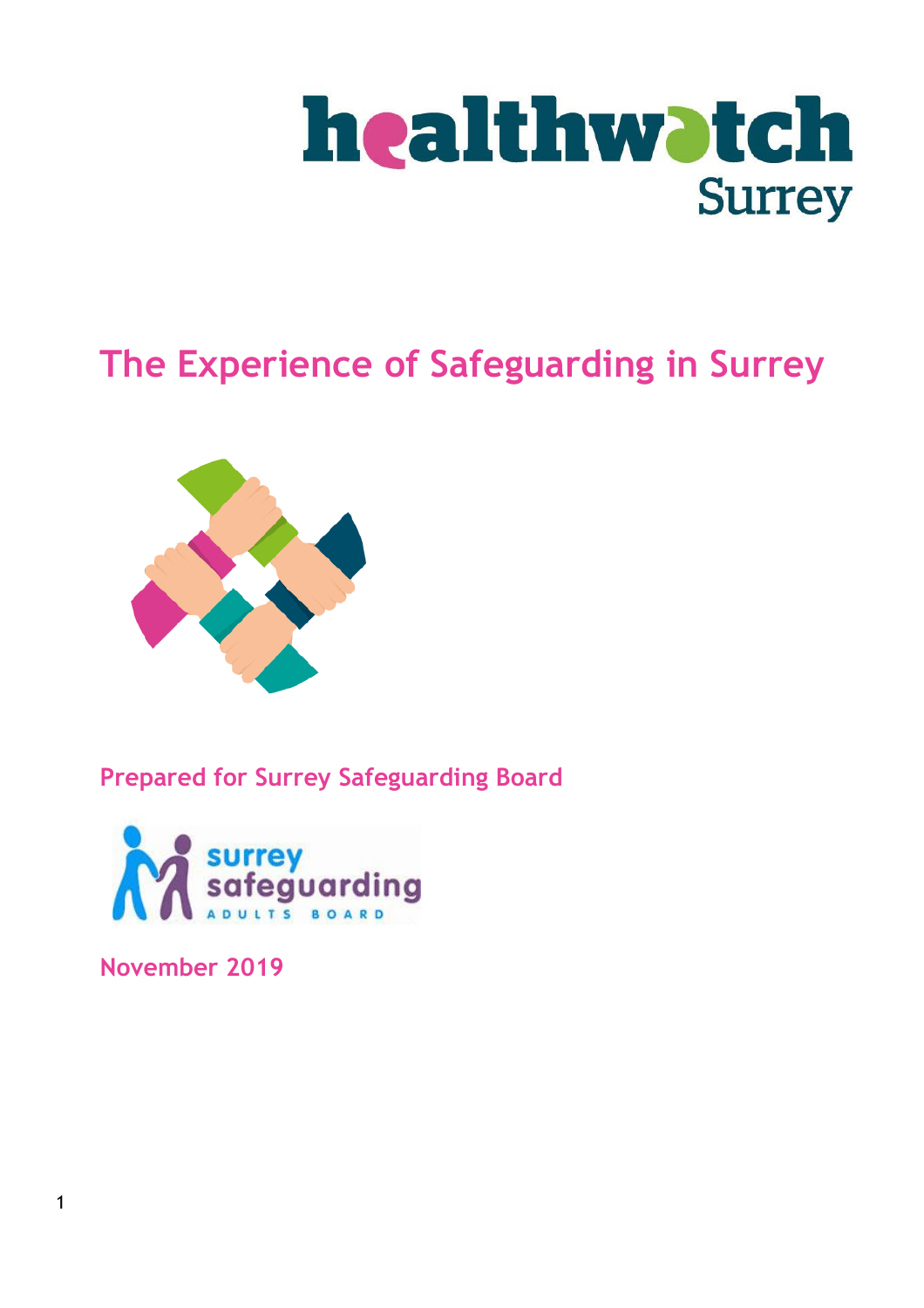## **Project Purpose**

## **Background**

Surrey Safeguarding Adults Board (SSAB) reports that nearly 2,500 Safeguarding enquiries were started in 2017/18. This figure is likely to grow in the coming years, driven by the increasing numbers of elderly residents and improvements in awareness and access to Safeguarding.

SSAB have a driving vision to 'make Safeguarding personal' - use the least intrusive appropriate response to deliver person-led outcomes. Current feedback from people who have been subject to Safeguarding is slight: it does not allow for deep understanding of their experience and lacks a truly independent perspective.

SSAB wish to develop a monitoring system that is independent and provides meaningufl feedback on Safeguarding's success in meeting people's individual objectives. To design this monitoring system SSAB first needs to understand the experience of 'being safeguarded' and what a 'successful' Safeguarding enquiry looks like to the person at the centre of the enquiry.

### **SSAB commissioned Healthwatch Surrey to:**

- gain rich insight into people's experience of Safeguarding
- identify best practice and challenges what works for people, what doesn't, what success looks like

## **What we did**

- face to face interviews with people at the heart of a recently-concluded Section 42 enquiry<sup>1</sup> (S42)
- interviews lasted 30-90 minutes, led by the participants
- semi-structured interviews exploring each stage of the enquiry
- 14 interviews in total encompassing
	- o Elderly frail, parents of those with SEN, physical disabilities
	- o Primary subjects of the enquiry, or their carers/next of kin
	- o Cases relating to care homes, domiciliary care, community services and family members
	- o All interviewees introduced to Healthwatch Surrey by Safeguarding Locality teams
	- $\circ$  Thematic analysis of interviews

should establish whether any action needs to be taken to prevent or stop abuse or neglect, and if so, by whom.

 $<sup>1</sup>$  The Care Act 2014 (Section 42) requires that each local authority</sup> must make enquiries, or cause others to do so, if it believes an adult is experiencing, or is at risk of, abuse or neglect. An enquiry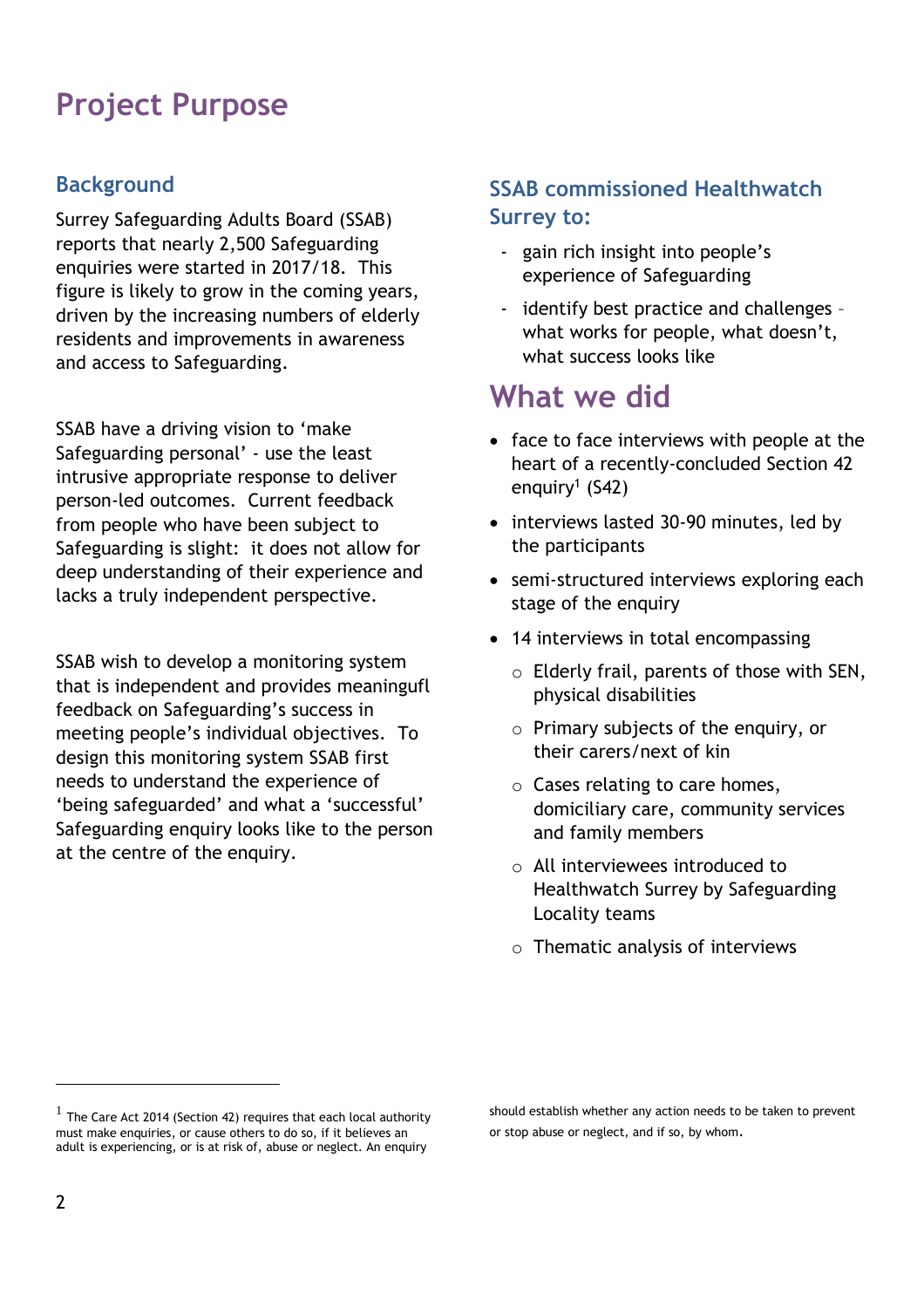## **Executive Summary**

- **1.Most of the people we spoke to had found their Safeguarding experience to be positive or neutral**
- Most felt the S42 had been worthwhile, helping to achieve a safer future for themselves or for people like them
- Many locality team members were praised for their tenacity and professionalism, for involving people every step of the way, and for their empathy and support
- Almost nobody felt they had been excluded from their investigations or kept in the dark
- **2. People's minimal awareness and engagement with Safeguarding can lead to delayed enquiries and increased harm**
- Most have heard the word 'Safeguarding' and know it is a "thing", but have no idea what, where, who or how
- It is seen as a 'them', professional, behind-the-scenes arrangement
- As a result, people do not think to raise Safeguarding concerns for themselves or those they care for. In some of our cases, if people had reported to Safeguarding for themselves less harm would have been done
- **3. Ignorance of the Safeguarding Enquiry process makes it difficult for people to assess or engage with their enquiry**
- People have no understanding of what to expect from a Safeguarding enquiry – who leads it, the stages and processes, what the outcome will be
- Some people were given excellent, comprehensive information, but mostly verbal rather than written. Some had been given no information at all
- As a result most people cannot judge their own enquiry – are they being included or excluded? Are the right people being called to task? Is it running smoothly or slowly? Have I received all the information I should have? are the findings and recommendations appropriate?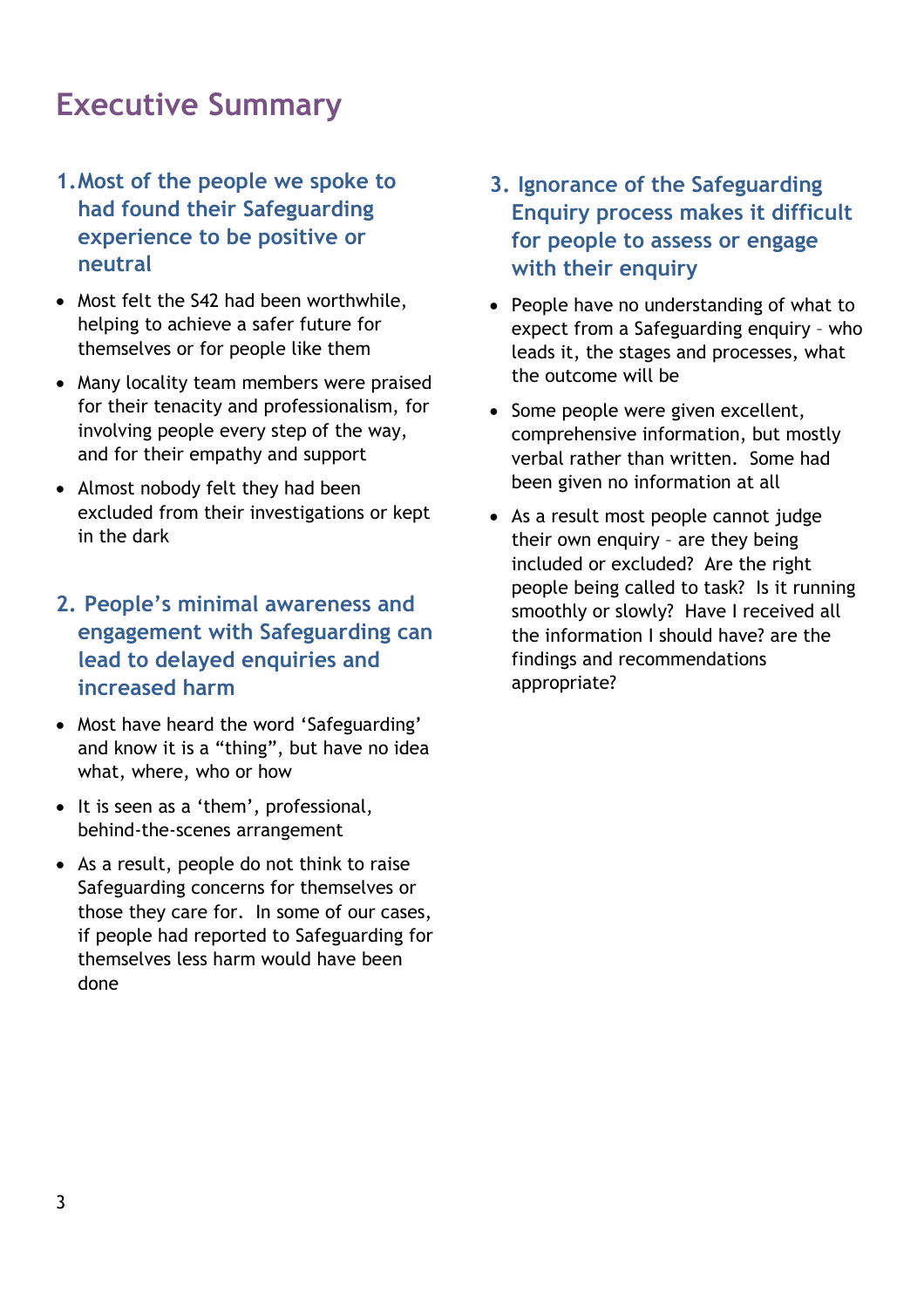### **4. People differ in how much involvement they want in their enquiry**

- Not everyone wants to be involved: many of the people we spoke to were happy to have had minimal inclusion. Others had found value in being involved at every step
- Desired involvement may also be impacted by practical or emotional availability
- Key drivers of interest and inclusion that we observed were:
	- $\circ$  How significant was the event?
	- $\circ$  How much of a mystery is the event?
	- o Will the findings make a difference?
	- o Previous experience of and trust in social services
- **5.People don't start an enquiry with 'desired outcomes', but there are results that make the experience worthwhile for them**
- People don't initiate Safeguarding enquiries, so don't start the journey with any objectives
- As the enquiry progresses 'outcomes' do emerge, and we found considerable consistency in the outcomes people valued:
	- o Did the enquiry get to the bottom of things, reveal the truth?
	- o Has someone accepted responsibility, ideally apologised?
	- o Has the enquiry made a difference is what happened less likely to happen again in the future?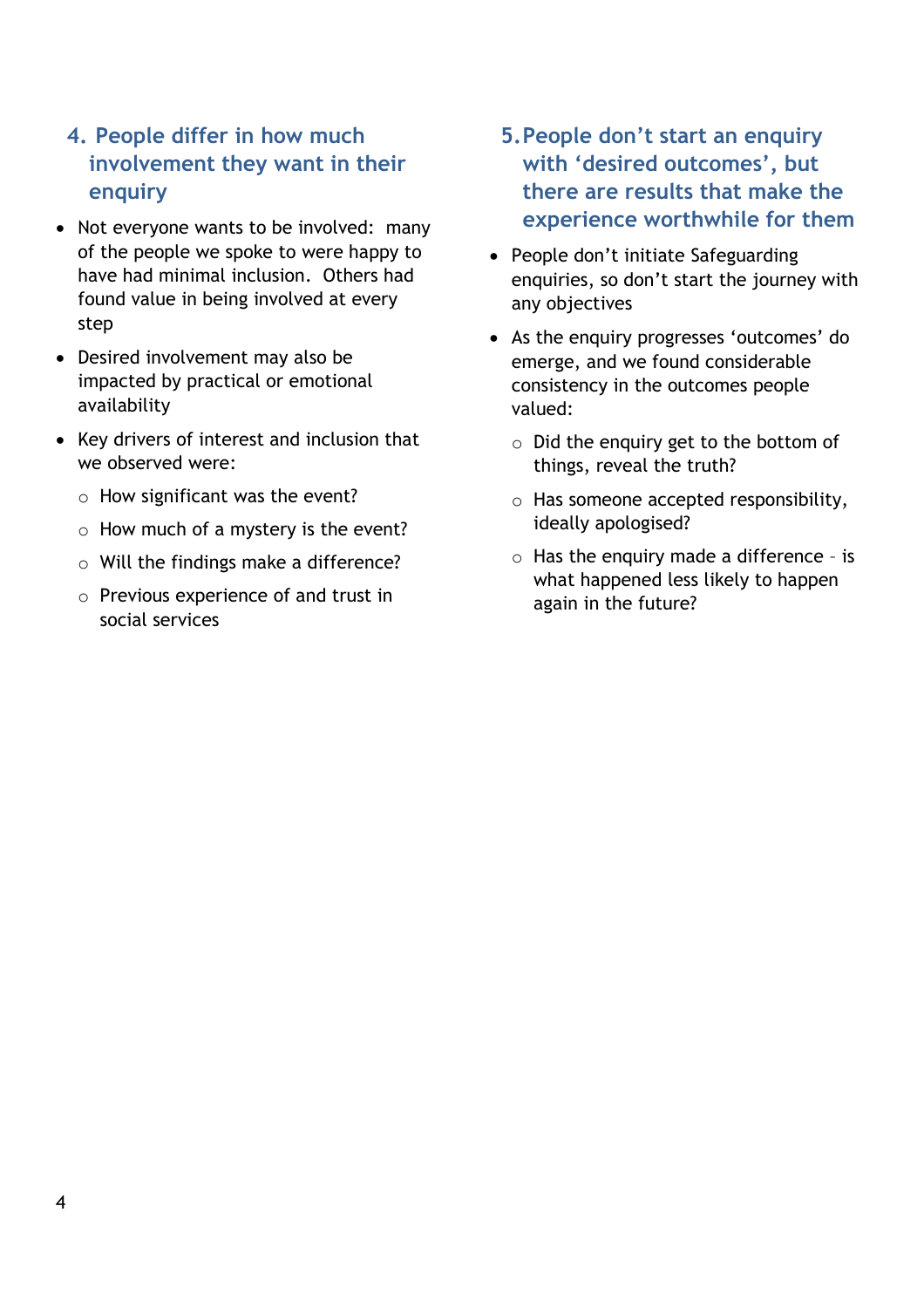## **Recommendations**

### **Continue to raise awareness, relevance and accessibility of Safeguarding**

- Target next of kin/loved ones of those at risk
- Provide information at key social and healthcare milestones – start of domiciliary care, community healthcare, residential care
- Emphasise and demonstrate that anyone can trigger a Safeguarding alert – for example use case histories to communicate ability/value/ease of making a referral as a lay person or carer

### **Provide written information at the start and end of an enquiry**

- Ensure this reaches the person, NOK, POA as appropriate
- Initial communication to include:
	- $\circ$  The event triggering the referral
	- o The expected process
	- o The enquiry's objectives
	- $\circ$  The value of the enguiry and powers of enforcement
	- o Named contacts, their job titles and their department name
- End-of-enquiry communication to include final report and outcomes

### **Assess desired level of involvement early in the process, and respect this during the enquiry**

- Use 5 key metrics as a basis for a conversation: Significance, Mystery, Difference, Relationship and Availability
- Be aware this may change if circumstances change during the process

### **Use key metrics to assess the value of an enquiry to people**

- Was the truth revealed?
- Was responsibility meaningfully acknowledged?
- Will the enquiry make a difference?
- Do I feel I was offered the right amount of information and inclusion during the enquiry?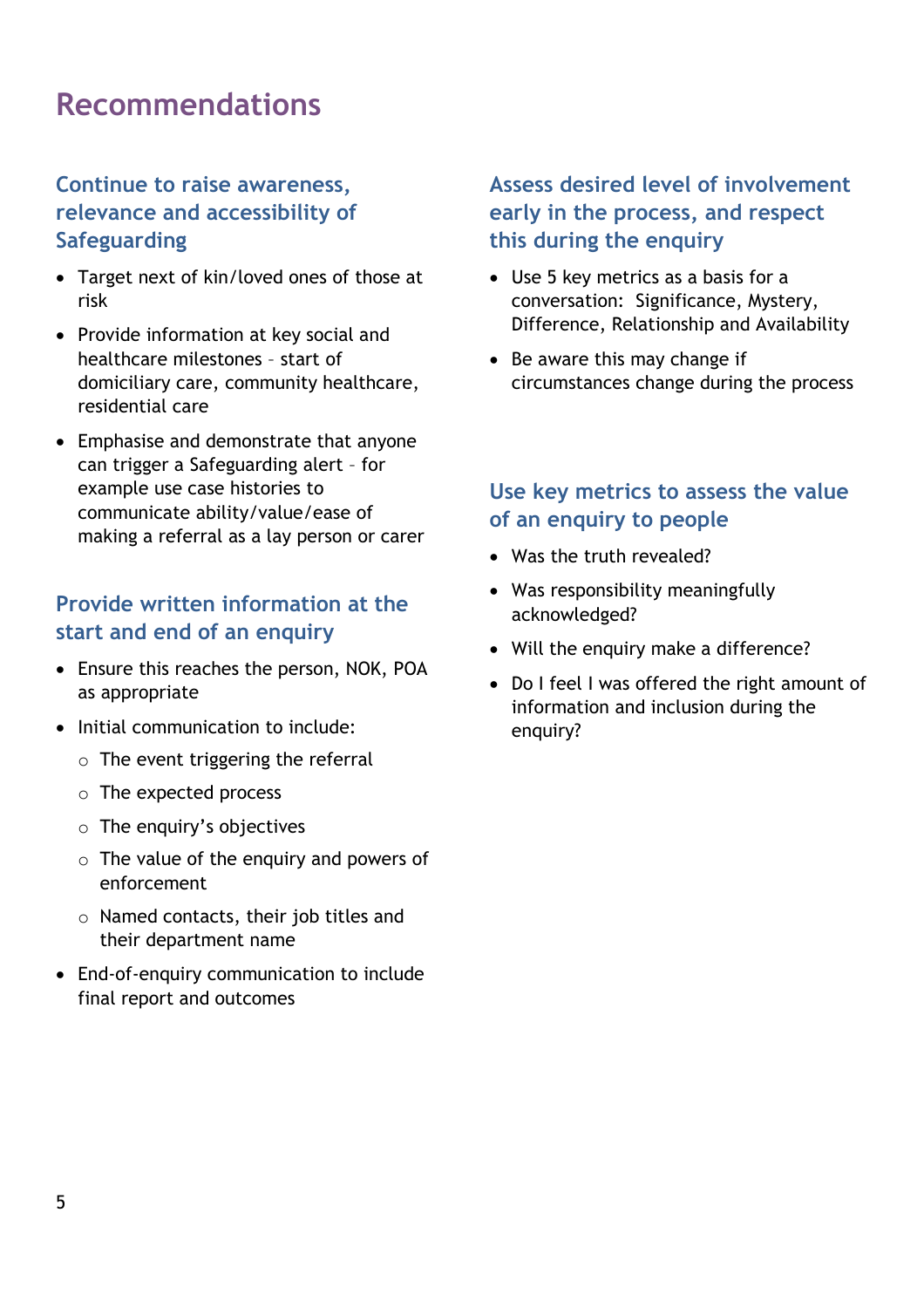## **What we learned**

### **Our interviewees' journey fell into four key stages, and this report follows their journey**

 $\rightarrow$  before the enquiry

 $\rightarrow$  initiation of the enquiry

 $\rightarrow$  during the enquiry

 $\rightarrow$  the end result

# **Before the enquiry**

### **Awareness and understanding of Safeguarding are minimal**

Most interviewees had heard of Safeguarding, but not all; there is a vague understanding that it is a 'thing'- but what?

- It's something to do with keeping people safe – but this can be inferred from the name
- People have little or no understanding of who does it, what it is, how it works, what happens, where it is…
- Disengaged and disembodied a 'them' thing not a 'me' thing, something done by and for professionals in care or healthcare

### **Does this lack of understanding preenquiry really matter?**

- Most people will never need to engage with Safeguarding
- The enquiry is led by the Safeguarding team: they can guide people through the process
- Not everyone is very interested in their own Safeguarding enquiry: they are happy for the process to run without their involvement

### **However, there are circumstances where it is a problem:**

- Safeguarding alerts are not being raised until professionals become aware of risks: 'lay people' people don't raise alerts. In some of the cases we covered an earlier referral by the individuals involved could have reduced or prevented harm
- People don't have informed expectations of their enquiry: what will happen next, how long it will take, who will be involved
- People can't judge whether or not to get involved: are they expected to be involved? Allowed to be involved? Are they being excluded?
- People can't judge the progress or outcomes of their enquiry: is it running to a sensible schedule? Are the outcomes and actions good quality, actionable, reasonable?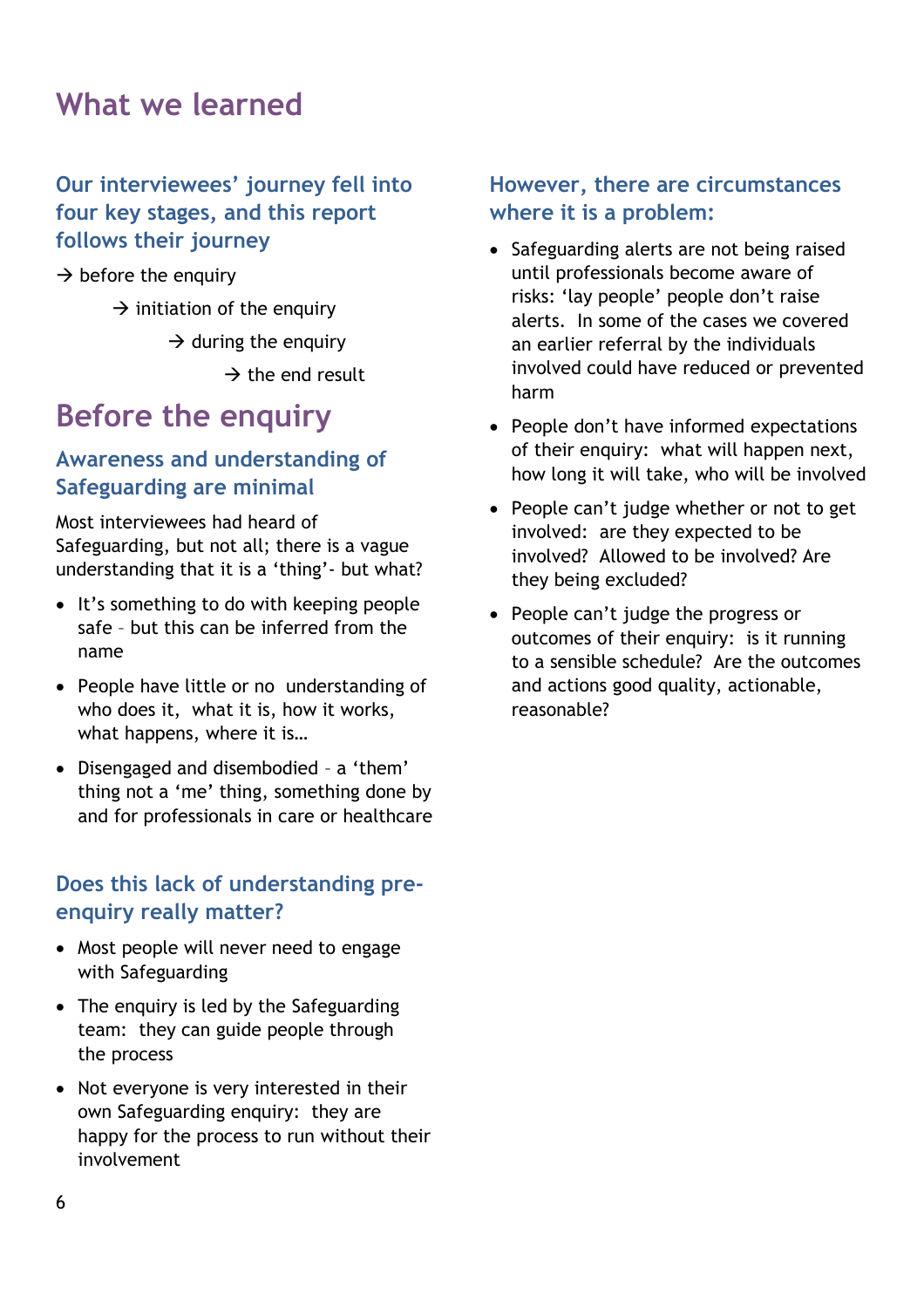# **Enquiry initiation**

### **Safeguarding enquiries are often initiated at a difficult time**

Emotions may be running high:

- Grief following a death, serious or terminal illness
- Distress at the harm caused to a vulnerable loved one
- Anger that trust has been betrayed, either by agencies charged with someone's care or by other loved ones
- Guilt or regret that people allowed their loved one to be harmed or put at risk – this was a recurring theme for many of the loved ones we spoke to
- Worry that they themselves are under investigation or may be held responsible for not reporting sooner

There may be new, unfamiliar practical demands on loved ones

- Arrangements after a death: funerals, probate, property clearance
- Need to find professional help (paid carers, new residential home)
- Loss of independence, increasing practical care needs, increased mental load

**At this stage people may struggle to respond or engage rationally, may lack the time or freedom to engage, and may not care about your objectives unless they match their own priorities**

This situation may change over time; people's feelings about engaging with safeguarding may change as they have time to reflect or come to terms with their emotions

### **The quality and quantity of information received at the beginning of the enquiry varied across our cases**

- Some of our sample had received excellent verbal briefings at the start of their enquiry
- Some had been informed there was an enquiry, but not voluntarily informed beyond this
- Two of our sample were wholly unaware that there had been a Safeguarding enquiry at all
- Nobody remembered being given any written information at the start about how an enquiry runs, who runs it and so forth, although they may have had contact details from emails or phone calls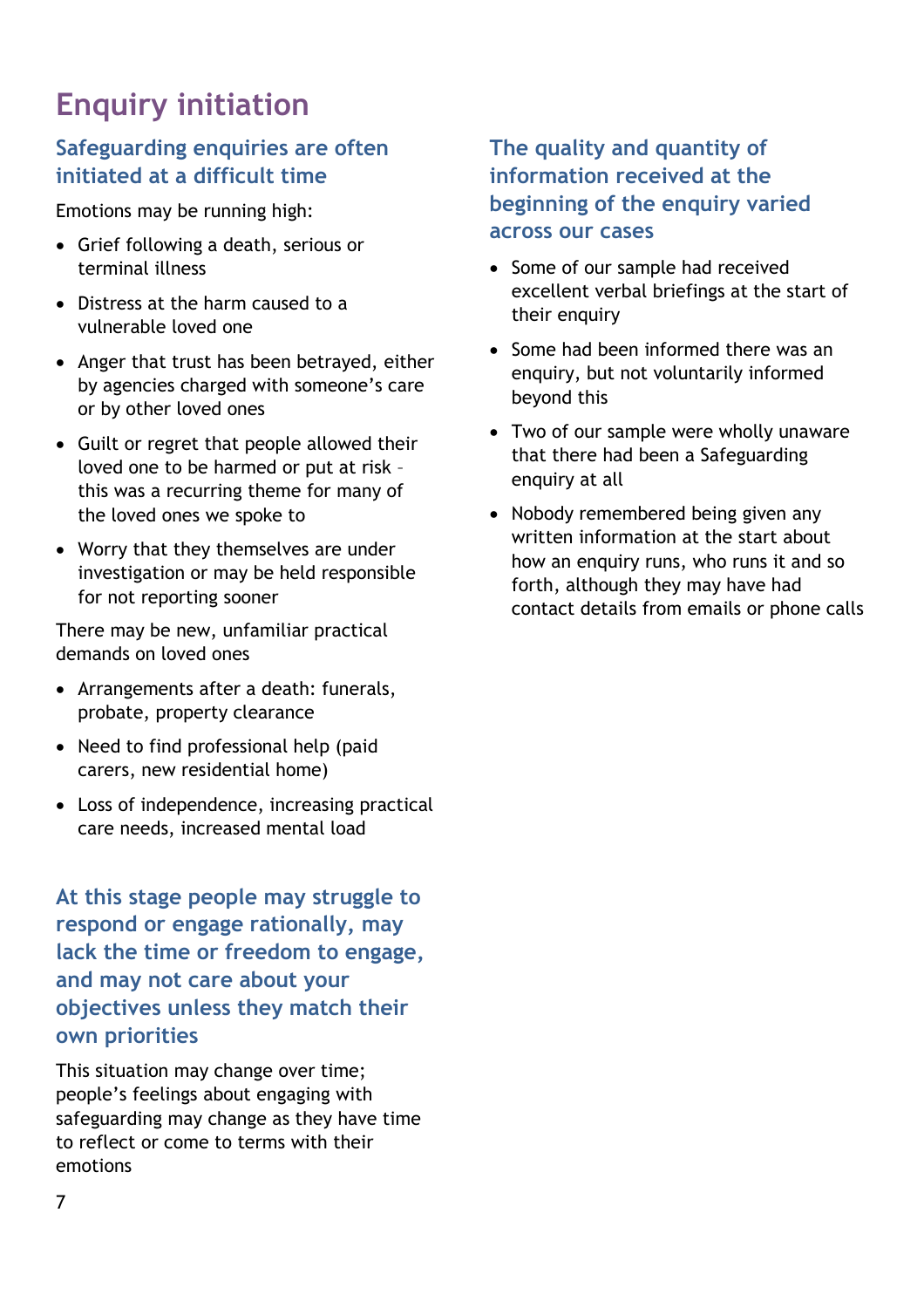# **During the enquiry**

### **People vary in how involved they want to be in the enquiry**

People can be heavily emotionally invested in the findings of their S42 but not want to attend meetings, or only become interested when the report is available.

### **There are four aspects to an enquiry that have major impacts on a person's emotional involvement:**

- How significant was the event or problem being assessed? Did it result in death, serious harm, or significant emotional impact? Or was it a relatively insignificant, even predictable, individual event? Does it pale into insignificance compared to other problems in the person's life? The greater the significance the greater the engagement.
- How much mystery surrounds the event? Is it clear what happened? Is it obvious who should be taking responsibility? The greater the mystery the greater the engagement.
- Will the enquiry's recommendations make a difference? Is the problem solvable? Is there opportunity for system change to prevent future recurrence? Do those engaged in the referral have power to enforce change? A benefit to other vulnerable people can be highly motivating. The greater the potential for improvement the greater the engagement.

• Do the people involved trust Social Services and Safeguarding to deliver the outcome? Do they have previous good experience with social services? Do they trust the people they have met. People we spoke to who had previous good experience of Social Services or who trusted their Safeguarding team were happy to disengage from the process.

### **Engagement may also be impacted by personal circumstances**

Challenges such as caring duties, mobility, understanding and communication skills can all act to reduce people's desire or ability to engage with an enquiry. For several of our interviewees the events triggering the Safeguarding enquiry had resulted in upheaval or increased caring duties; some lived outside Surrey, some were vulnerable themselves.

### **The extent to which people had been included by their Safeguarding team varied considerably**

For some this was driven by the people involved either wanting full involvement and receiving it, or being offered full involvement but being happy to leave the enquiry to the locality team. However, in other cases it appeared that little involvement had been offered.

Given people's lack of base understanding some of the people we spoke to had no idea how they could have been included, or whether it would have been of value to them or to the enquiry to have contributed more.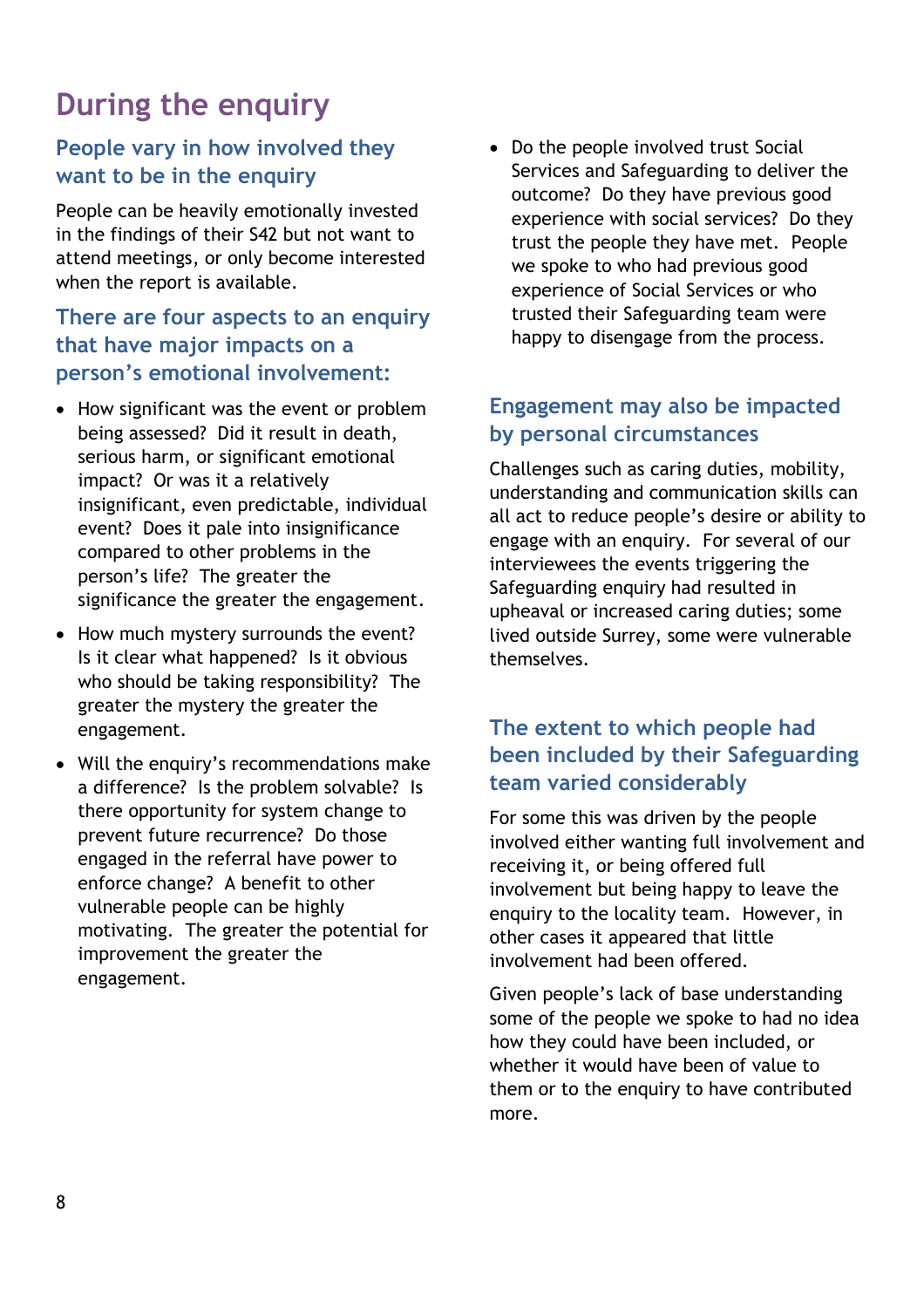However, only two of our interviewees were disappointed in their levels of inclusion in their case.

The two people who were unaware they (or their loved one) had been safeguarded were relatively happy nonetheless: neither event was especially significant, there was no mystery involved, impact was personal and individual and what steps could be taken to reduce further risk had been taken.

### **For the most part, the experience of Safeguarding is either positive or neutral**

Where there was low involvement there was also low impact or awareness of the enquiry. The people who had been more involved did have some difficult experiences, but these were triggered by the event (death, serious harm) rather than by the enquiry.

The majority of people who were sufficiently engaged to pass judgement felt their Safeguarding team had done a good job. In particular the team's tenacity and the pressure brought to bear on those perpetrating harm was admired and praised. It has been a pleasure to pass on some personal praise to specific team members as part of this project.

## **The end result**

At the start of an enquiry people do not have any 'desired outcomes'.

- 'outcomes' is not their language, at any stage
- they did not initiate the enquiry; they don't know what the objectives of an enquiry are
- initially it feels as if it's too late the harm has been done, the situation is unique. Preventing repetition will not help them personally

However, as the enquiry progresses and reaches a conclusion there are three things that can make an enquiry worthwhile:

- **did the enquiry get to the bottom of things** – did it discover or explain what happened, what went wrong. Did it reveal the truth about roles and responsibilities?
- **have those responsible for the harm accepted their responsibility**? Has there been an apology? None of the people we spoke to wanted anything more than this
- **will this do some good?** Has the enquiry made people safer in the future? Did we make a difference? Not just for me but for other people in the same position as me?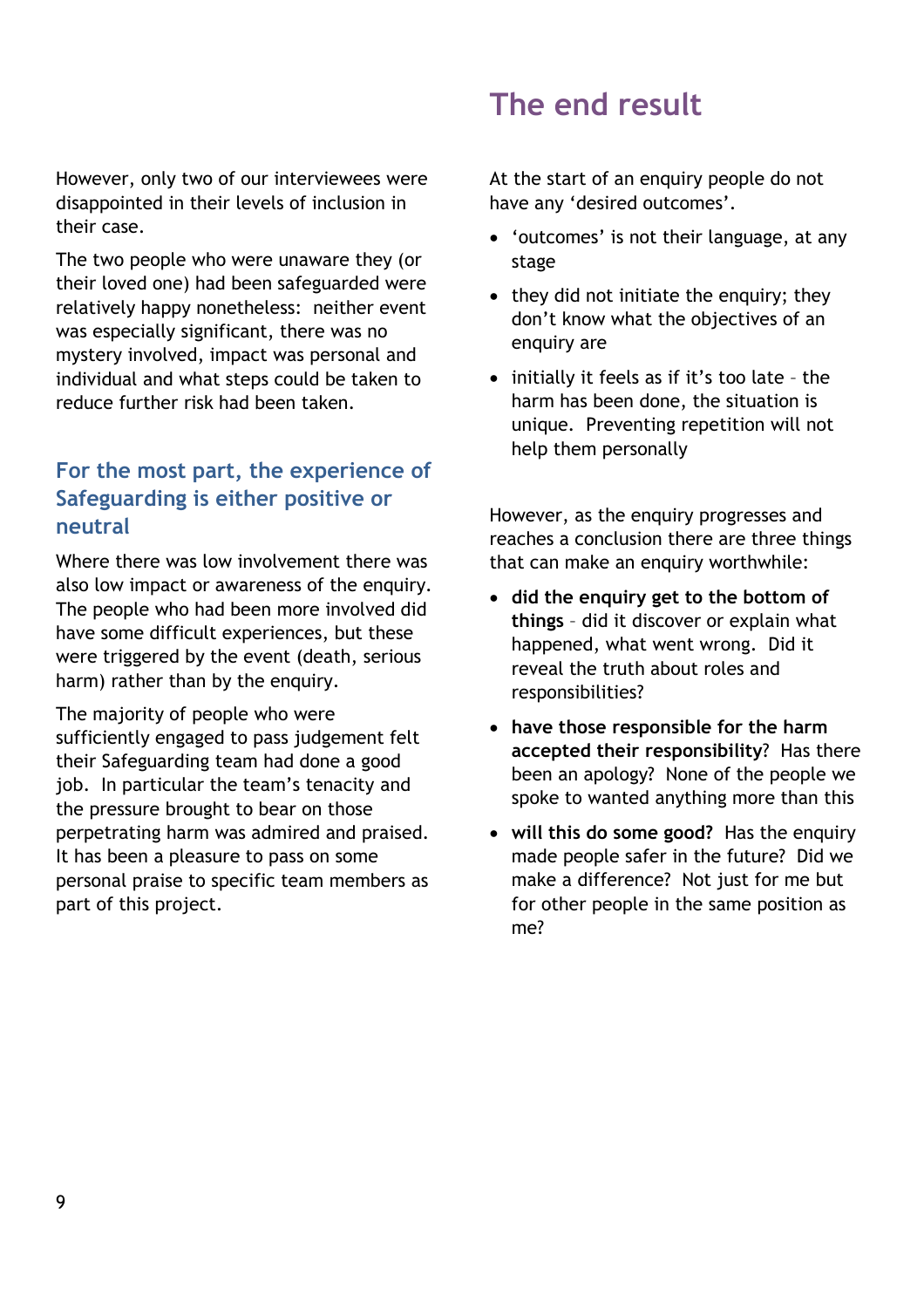# **Thanks and acknowledgements**

We would like to thank:

- The members of the locality teams who recruited interviewees for this project. It was a difficult task and we know the teams are under pressure, but without their input the project would not have been possible.
- The people who shared their experiences of Safeguarding with us. Many of these experiences were difficult and emotionally challenging, but we were struck by people's willingness to help improve the system for those who will come after them.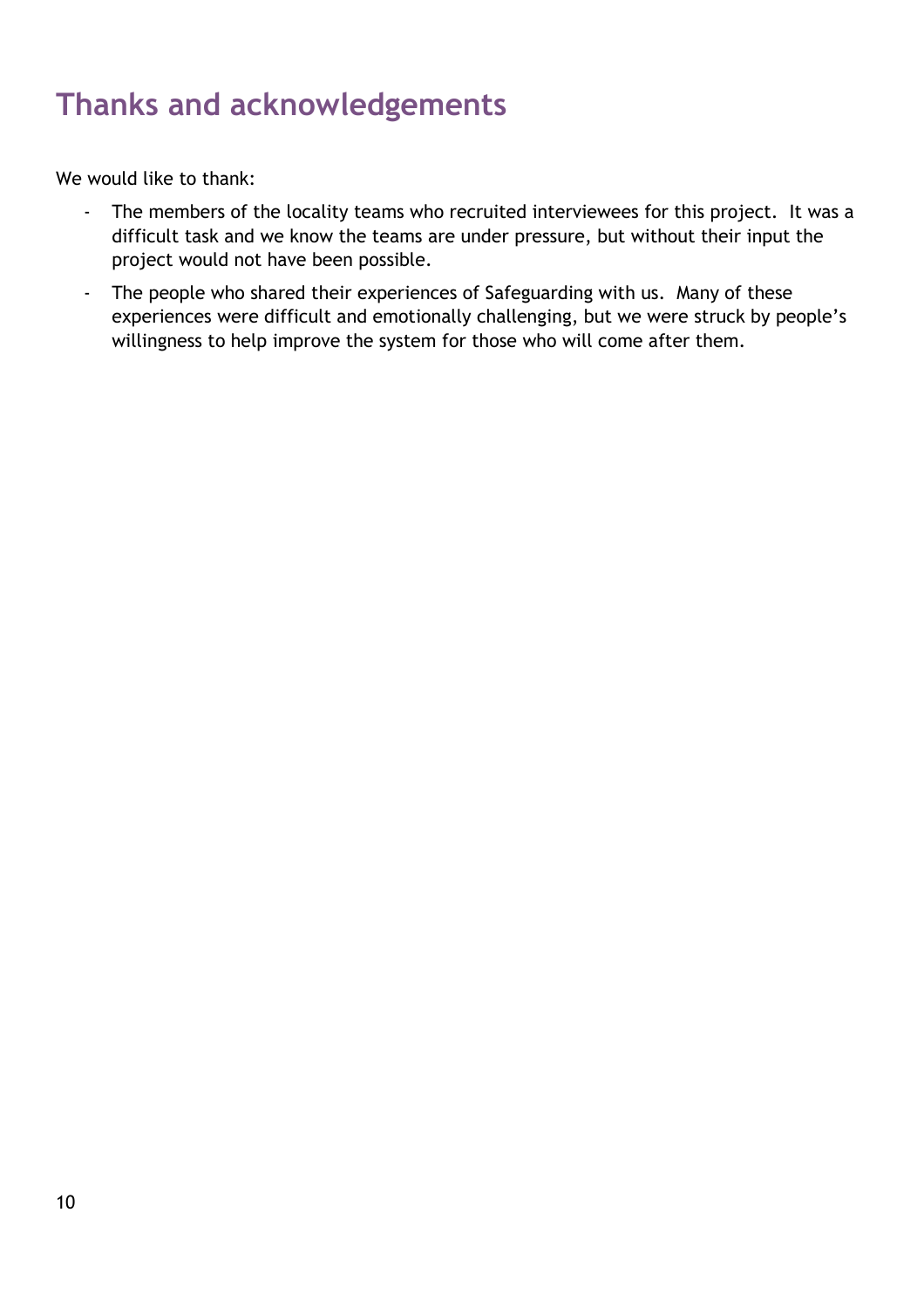**Appendix 1 – Consent Information for Interviewees**. *This information was shared with potential interviewees before the interviews, and consent to progress to interview was recorded. At the interview consent to record the interview was confirmed, and interviewees were reminded that they could stop the interview at any stage or not discuss any particular aspects of their enquiry.*

### **About Healthwatch Surrey**

Healthwatch Surrey is an independent champion that gives the people of Surrey a voice to improve, shape and get the best from health and social care services by empowering local people and communities. We are working with Surrey Safeguarding Adults Board and local Safeguarding teams on this project.

### **About this research**

This research is being carried out to understand what it is like to be the person at the heart of a Safeguarding investigation. We want to hear your perspective – what you knew, what you thought, what you experienced and how you felt.

What we hear will be taken to the people who design and deliver Safeguarding in Surrey, including Surrey Safeguarding Adult Board and the local teams who carry our Safeguarding investigations. Understanding what matters to you will help to spread good practice and make changes or improvements where they are needed.

#### **Your Personal Data**

The research is conducted by Tessa Weaver, Research Officer at Healthwatch Surrey. The Data Protection Officer is Helen Anjomshoaa at Surrey Independent Living Council.  

Healthwatch Surrey will collect and retain the names, preferred phone number, and preferred interview location of all respondents. The data will be stored in a locked filing cabinet in our offices, and in an encrypted file in our secure computer system.  

Personal data will be destroyed on completion of the project. For more information about the way that we store personal data please visit our Privacy Policy (available on request or from our website).

The personal data will be used only for this research.  

- The Research Officer will have access to and receive information on all interviewees.
- Other staff directly involved with the project will have access to necessary data.
- Interviewers will receive information about their individual respondents only.